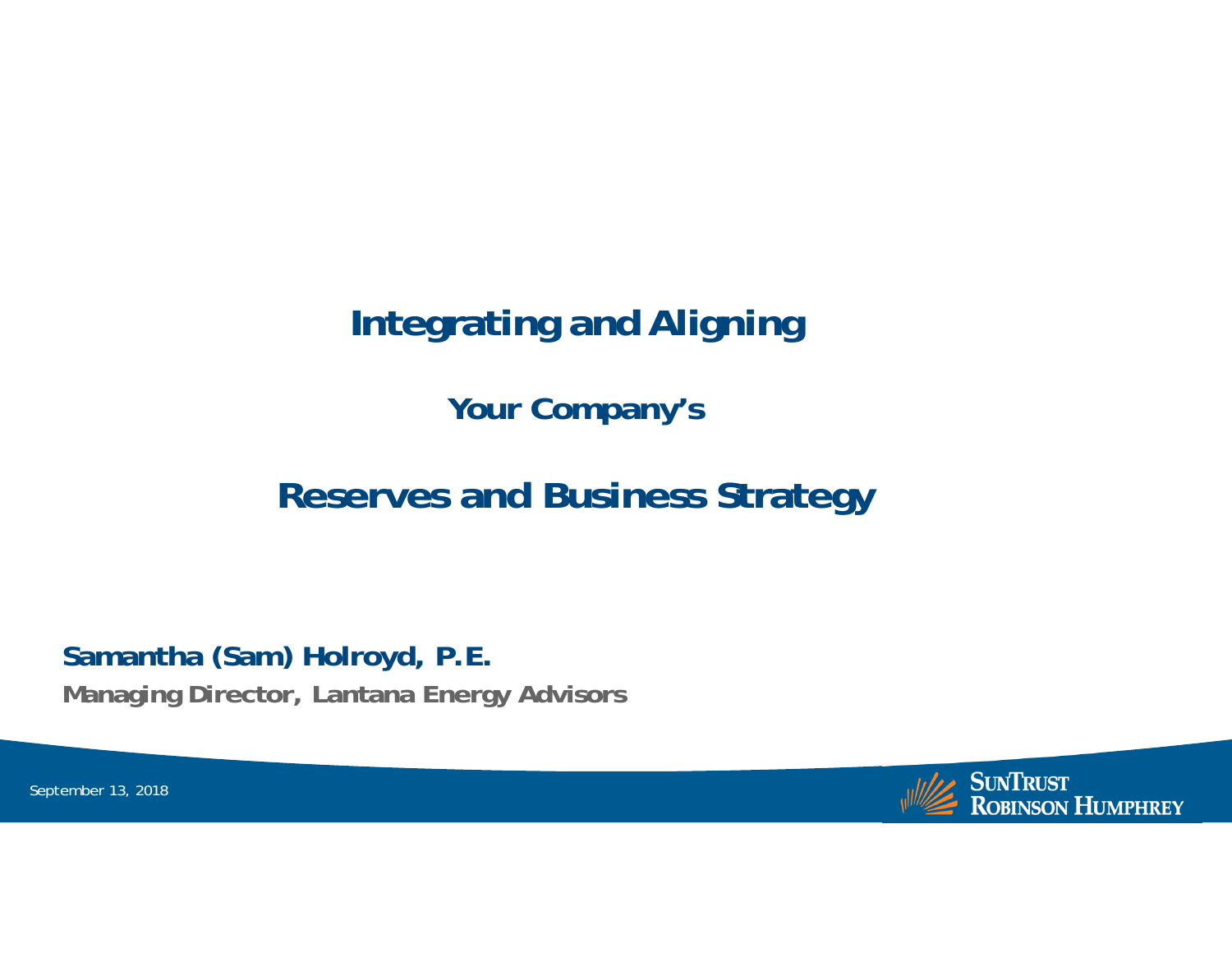#### **Key Questions for All Reserves Evaluators**

- 1. Have you valued and ranked all development opportunities within your organization?
- 2. Does your company have the right mix of assets to meet your business objectives, or is there a need for asset re-alignment?
- 3. Are you prepared for an A&D or M&A transaction **and** have the ability to convert the transaction into a meaningful story for your organization?
- 4. What risks and impacts should be considered when contemplating A&D / M&A transaction?

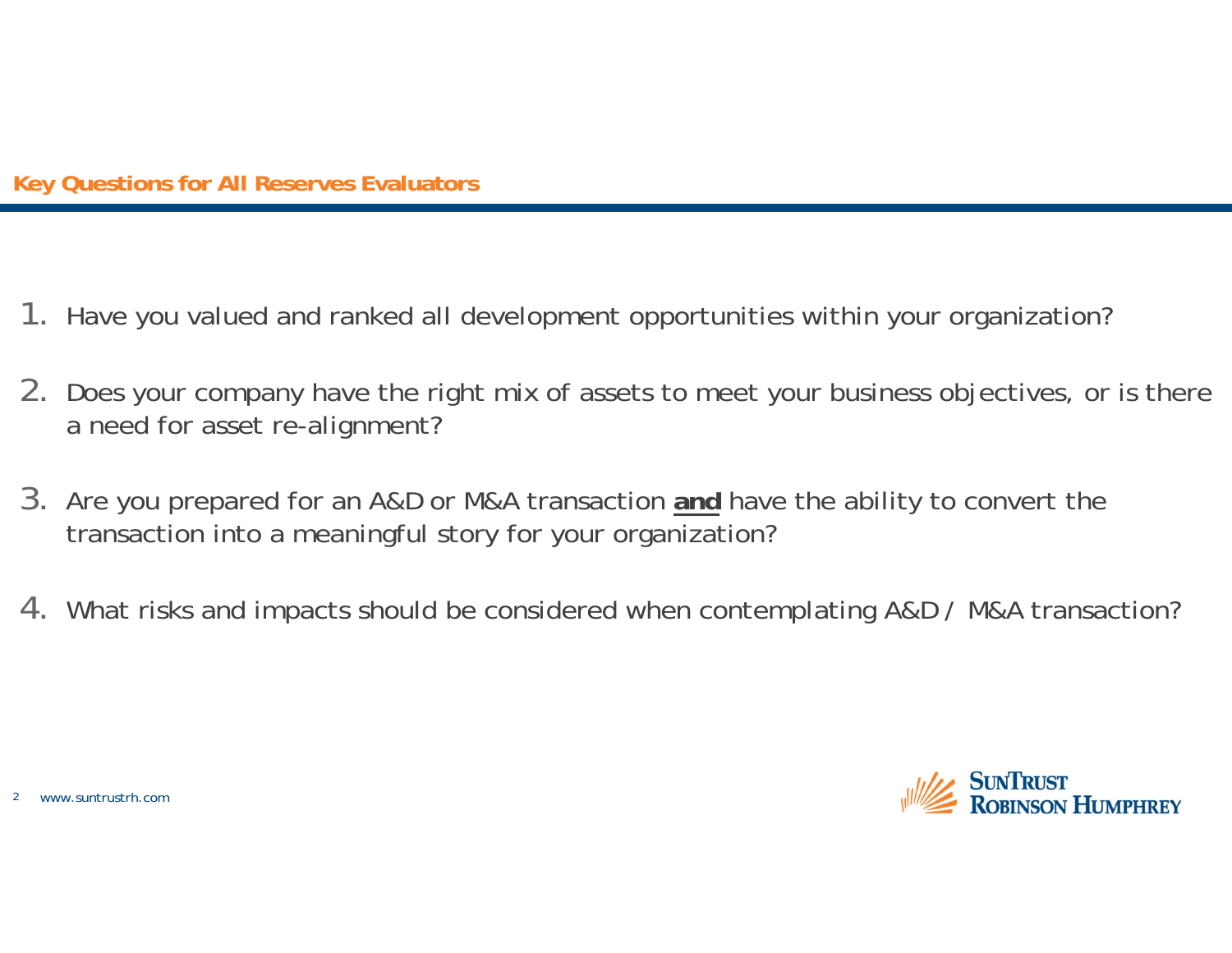### **Reserves and Business Strategy**

- Short and long term business strategy is driven by current reserves and expected reserve growth & maturation over subsequent years
- Utmost importance to consider reserves and resources **together** to ensure the company has
	- Clarity on the asset classification distribution
	- Adequate growth strategy
- Authentic and accurate assessment of full resources base will guide the direction of the company and the ability to deliver on objectives.

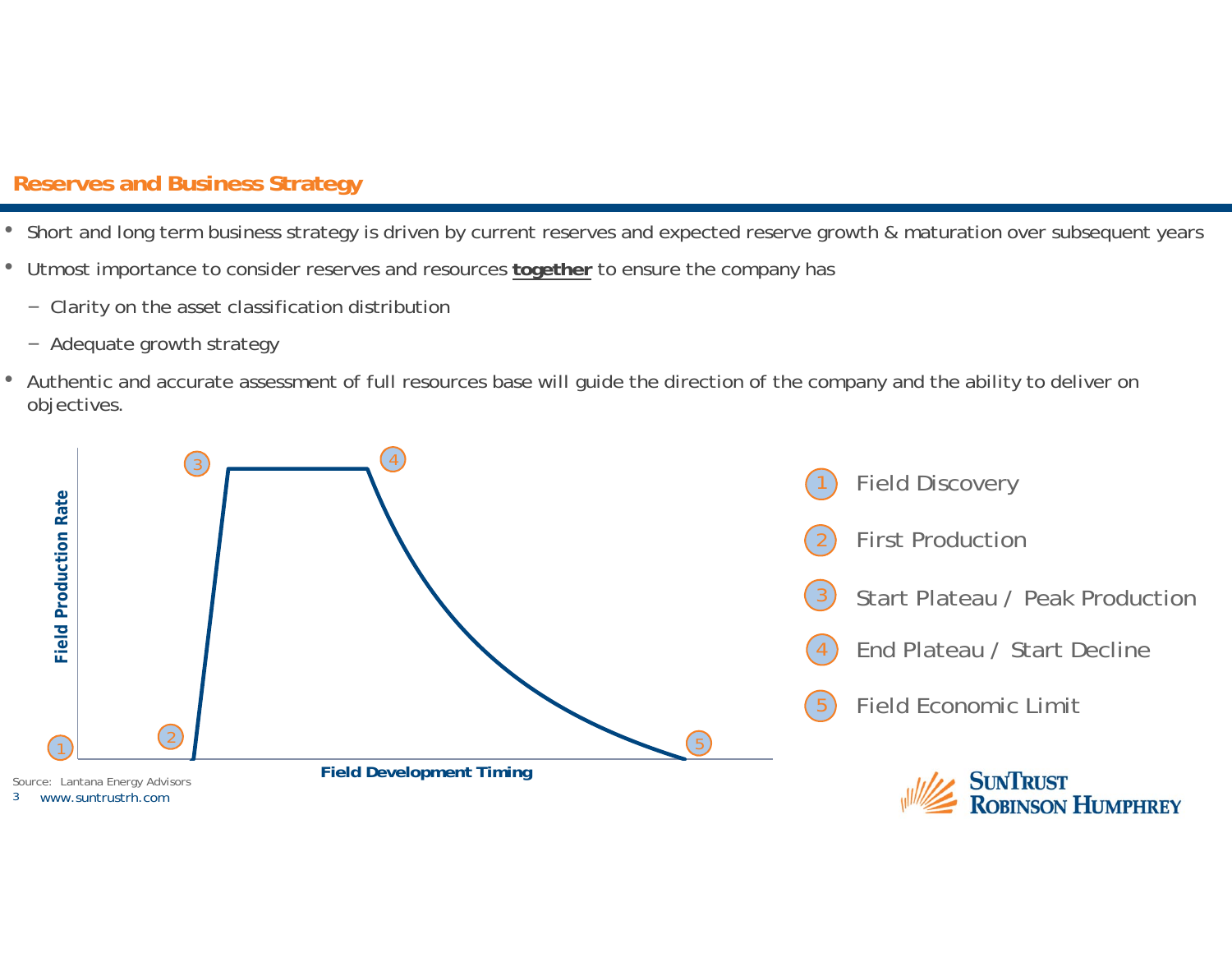## **Long Term Projection of Reserves Vital to Planning**

- Forecasting timing of reserves maturation is critical for determining next steps in sustaining long term growth
- As the asset matures, proven reserves continue to increase, while the overall recoverable resource volume contracts due to harvesting
- A&D / M&A strategies should be identified, prioritized and executed in advance of direct needs to align resource development timing with future growth projects, capital availability and corporate objectives
- Consideration and integration of capital structure and availability (across time) is as critical to understand capabilities of the organization with and without A&D / M&A success.



- Strong PDP base to fund development (Cashflow)
- Significant proved reserves growth opportunity (Cashflow Neutral)
- Public companies will be rewarded in marketplace by having strong R/P and F&D ratios in coming years

Source: Lantana Energy Advisors



- Asset has been mostly developed, limited additional growth
- Public companies will be punished in marketplace because of low R/P, high F&D costs phases, limited line of sight to growth
- A&D / M&A should be considered to continue corporate growth

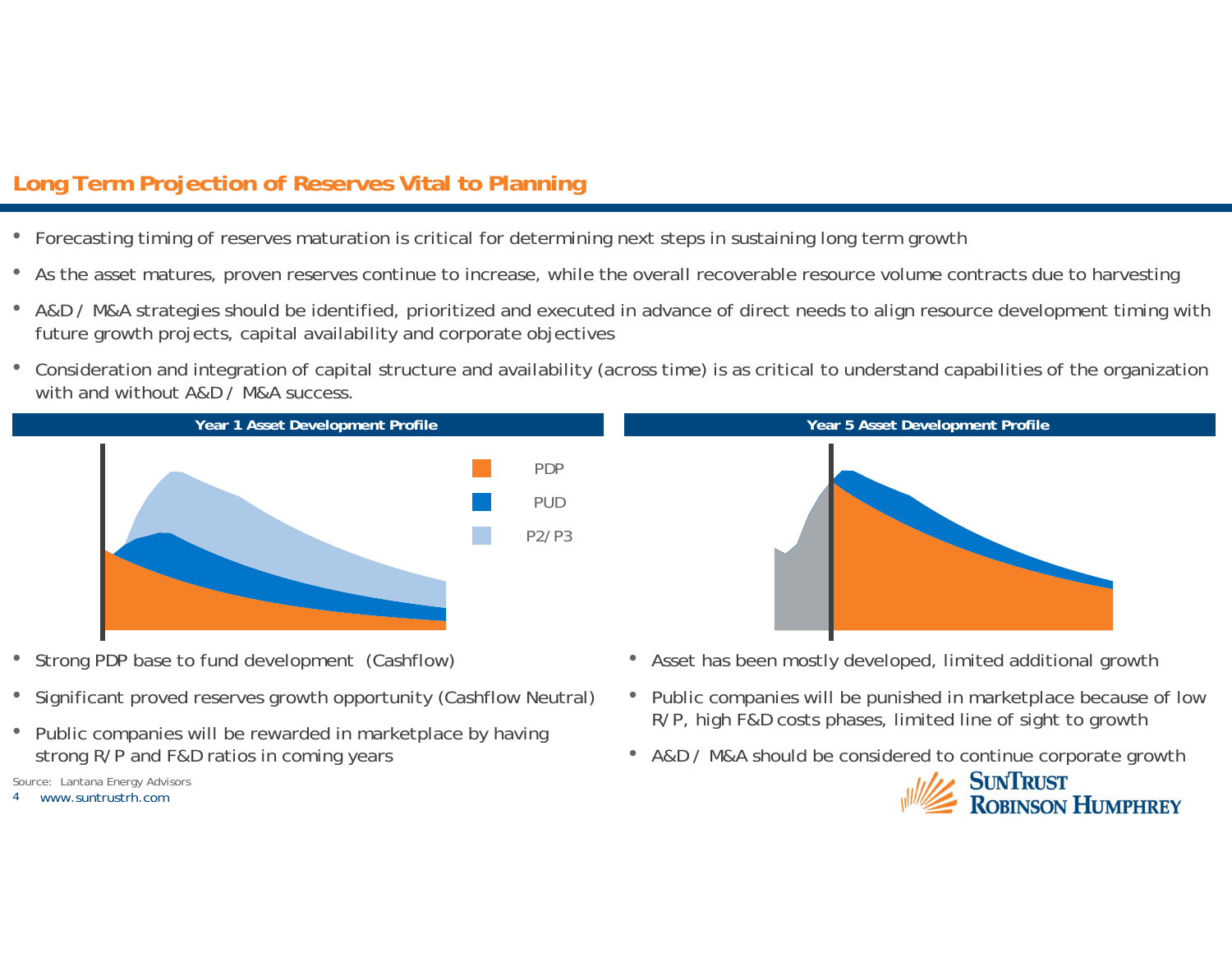**Asset Profile**

#### **Define, review, assess, refine**



5 www.suntrustrh.comSource: Lantana Energy Advisors

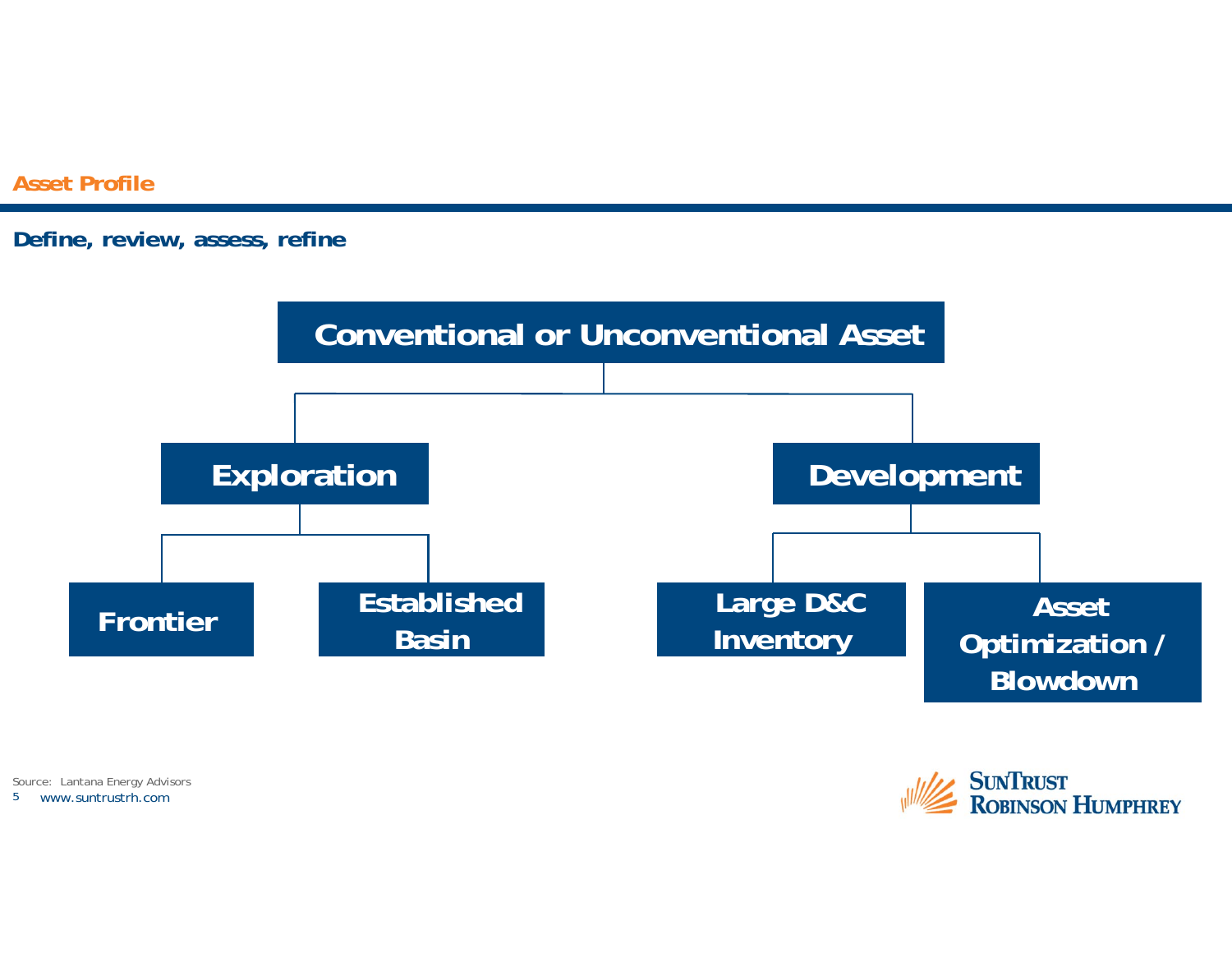

#### **Asset Profile and Chance of Success**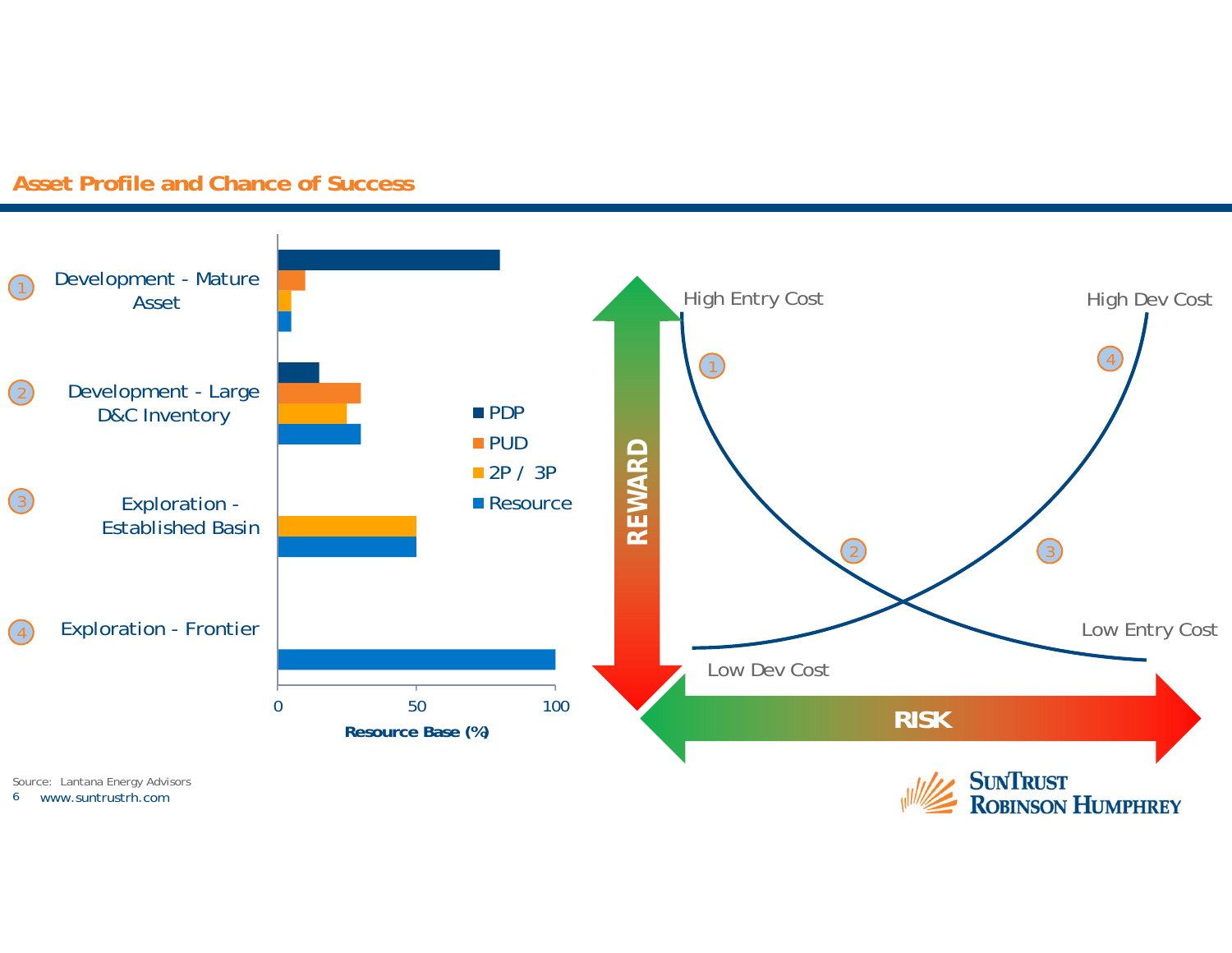# **Capital Structure Alternatives**

| <b>Structure</b>              | <b>Positives</b>                                                             | <b>Negatives</b>                                                                                               | <b>Other Considerations</b>                                                                               |
|-------------------------------|------------------------------------------------------------------------------|----------------------------------------------------------------------------------------------------------------|-----------------------------------------------------------------------------------------------------------|
| <b>Common Equity (Public)</b> | No repayments of capital<br>invested                                         | Dilution of current owners                                                                                     | Public company regulations<br>and government oversight<br>control and influence how                       |
| 1 <sup>st</sup> Lien Debt     | Lowest cost debt available                                                   | Covenants to protect<br>investment, may limit<br>flexibility of borrower                                       | Debt holder has first claim<br>on assets if company<br>becomes insolvent                                  |
| 2 <sup>nd</sup> Lien Debt     | Additional capital source to<br>develop asset or for<br>acquisition purposes | Higher interest rate than 1st<br>lien, additional restrictions<br>to be placed on company by<br>debt holder(s) | Tenor can be significant<br>period of time, aligned to<br>payback periods of<br>development opportunities |
| <b>Mezzanine Debt</b>         | Address short term cash<br>needs in special situations                       | Higher interest rates than<br>2 <sup>nd</sup> lien positions                                                   | May be prohibited by<br>covenants of 1 <sup>st</sup> and or 2 <sup>nd</sup><br>Lien debt                  |
| <b>Private Equity</b>         | Off-balance sheet<br>transaction to accelerate<br>development                | May require "selling" part of<br>asset/company.<br>Most expensive capital                                      | Must constantly work<br>towards defining and<br>delivering exit strategy                                  |
| www.suntrustrh.com            |                                                                              |                                                                                                                | <b>SUNTRUST</b><br><b>ROBINSON HUMPHREY</b>                                                               |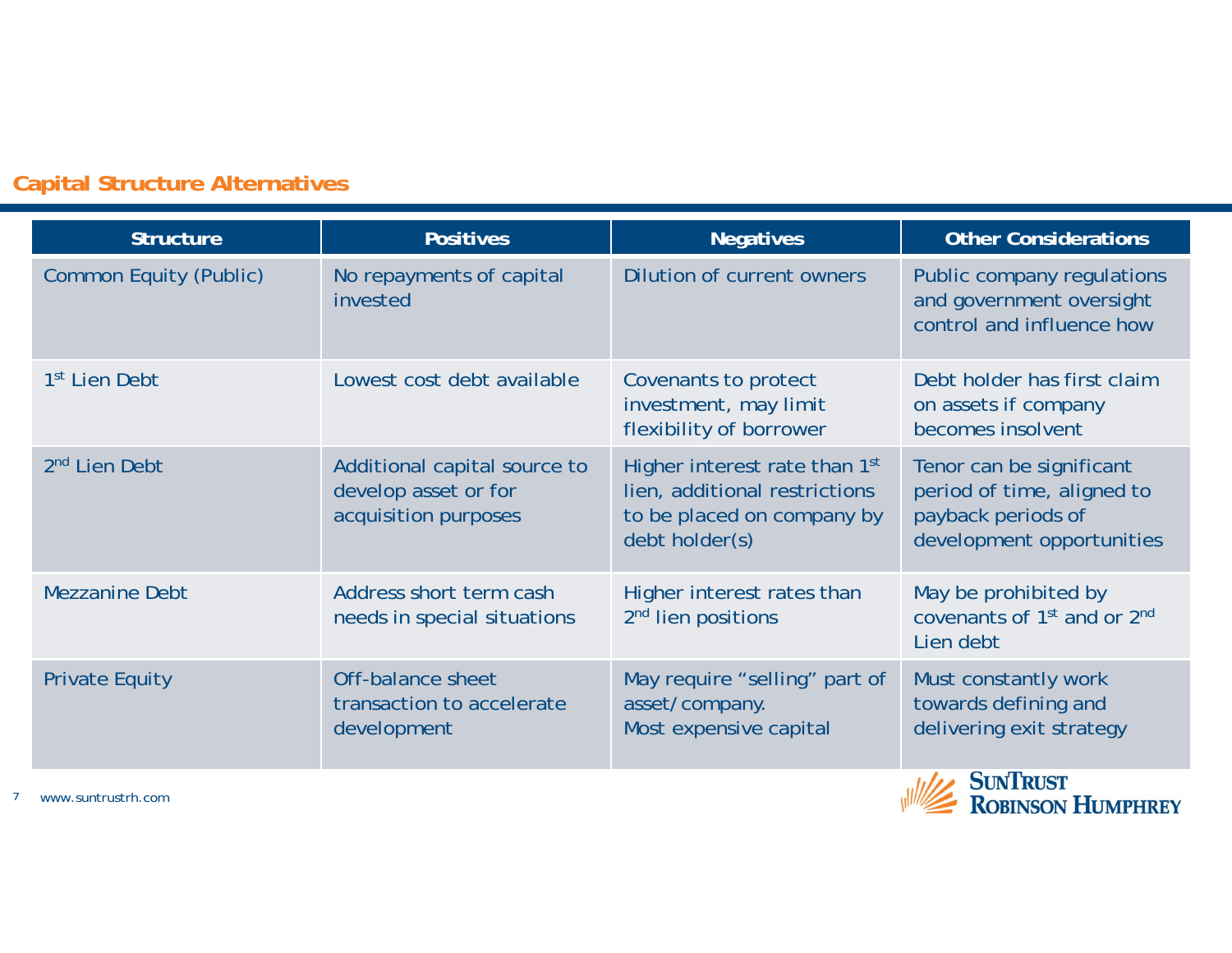# **Commercial Risk and Impact on Capital Structure**

- A variety of risks can greatly impair the balance sheet if not incorporated and aligned in the overall risk profile of the company's capital structure
- A&D and M&A advisors and evaluators will integrate the effect of various commercial risks to judge the overall validity of a transaction

| sks                  | Cap Structure                          |
|----------------------|----------------------------------------|
| ind value evolution  | <b>Common Equity</b>                   |
| nancial, technical)  | 1 <sup>st</sup> Lien Debt              |
| ated and unexpected) | 2 <sup>nd</sup> Lien Debt              |
| ologic, political)   | <b>Mezzanine Debt</b>                  |
|                      | <b>Private Equity</b>                  |
|                      | $\mathcal{L} = \mathbb{C}$ in The case |

**ROBINSON HUMPHREY** 

- 1. Closing/Funding transaction rist
- 2. Quantification of asset value a and realization
- 3. Execution risk (operational, firancial)
- 4. Regulatory risks (Known/mitigated)
- 5.Market risks
- 6. Non-Technical risks (social, geologic
- 7.Natural disaster

 www.suntrustrh.comSource: Lantana Energy Advisors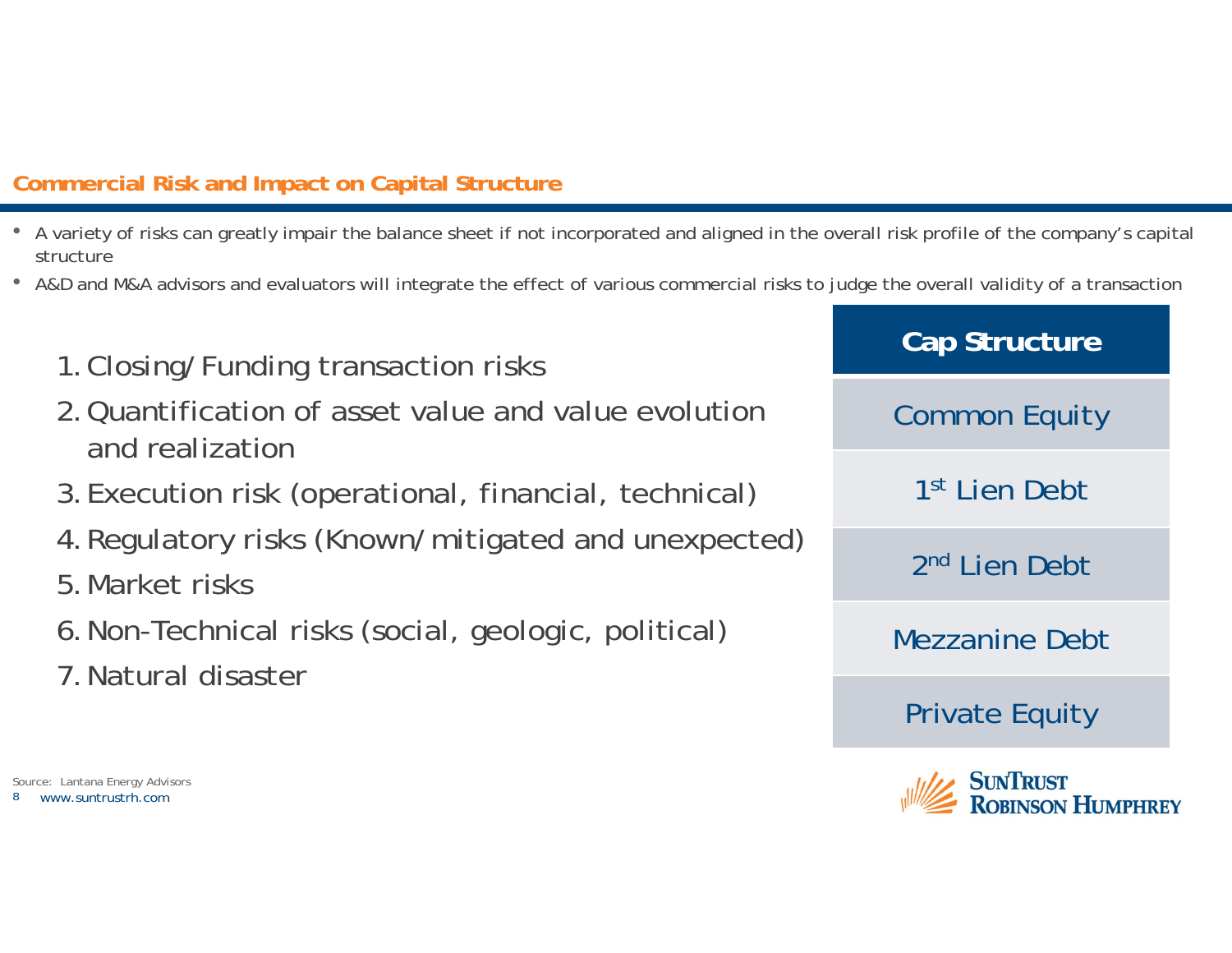**Transaction Discussions**

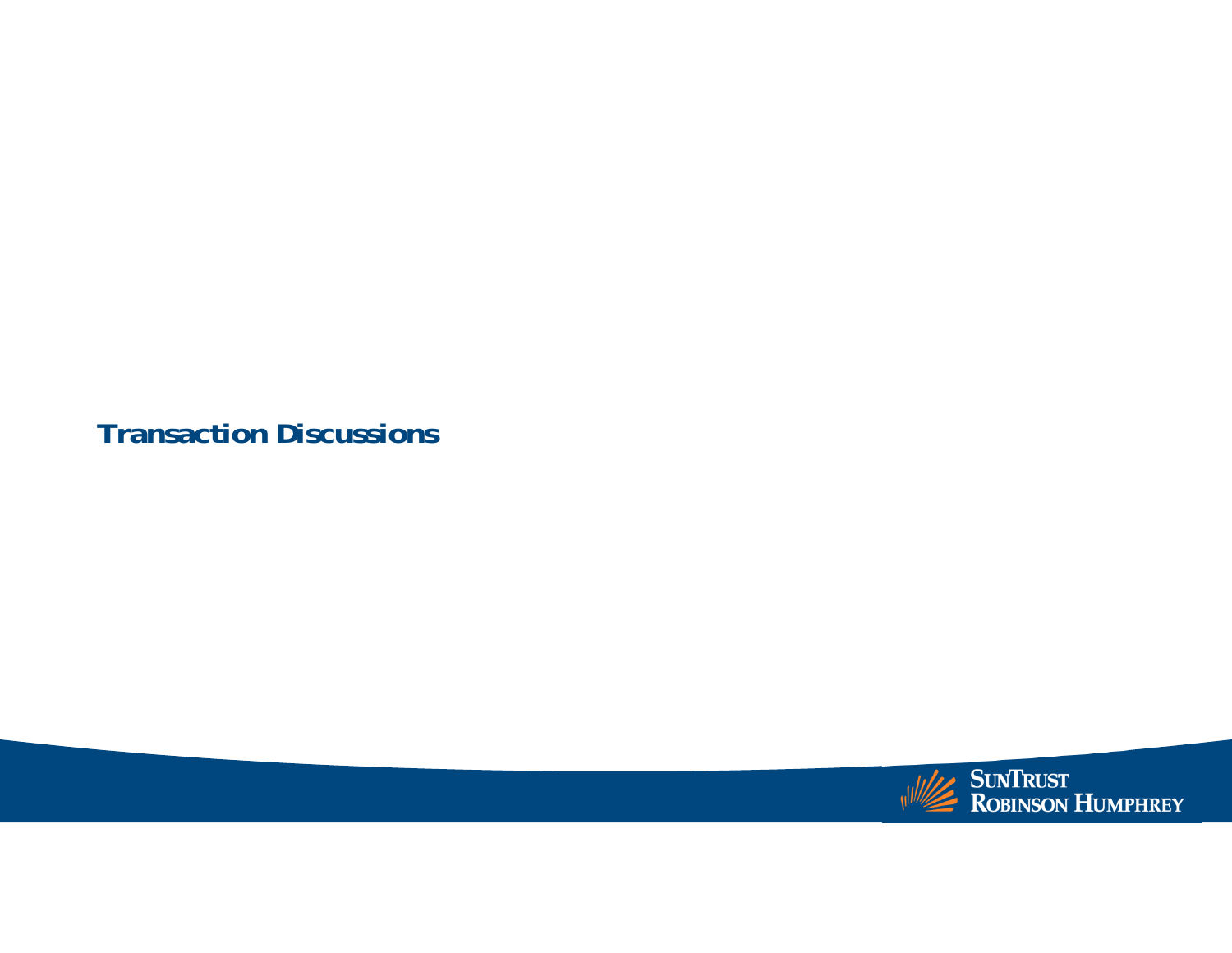

### **2018 Proposed and Completed Transactions**

**2018 Assets for Sale (Seller – Private / Public) 2018 YTD Sold (Seller – Private / Public)**



 www.suntrustrh.com(1) Source: PLS downloaded September 11, 2018



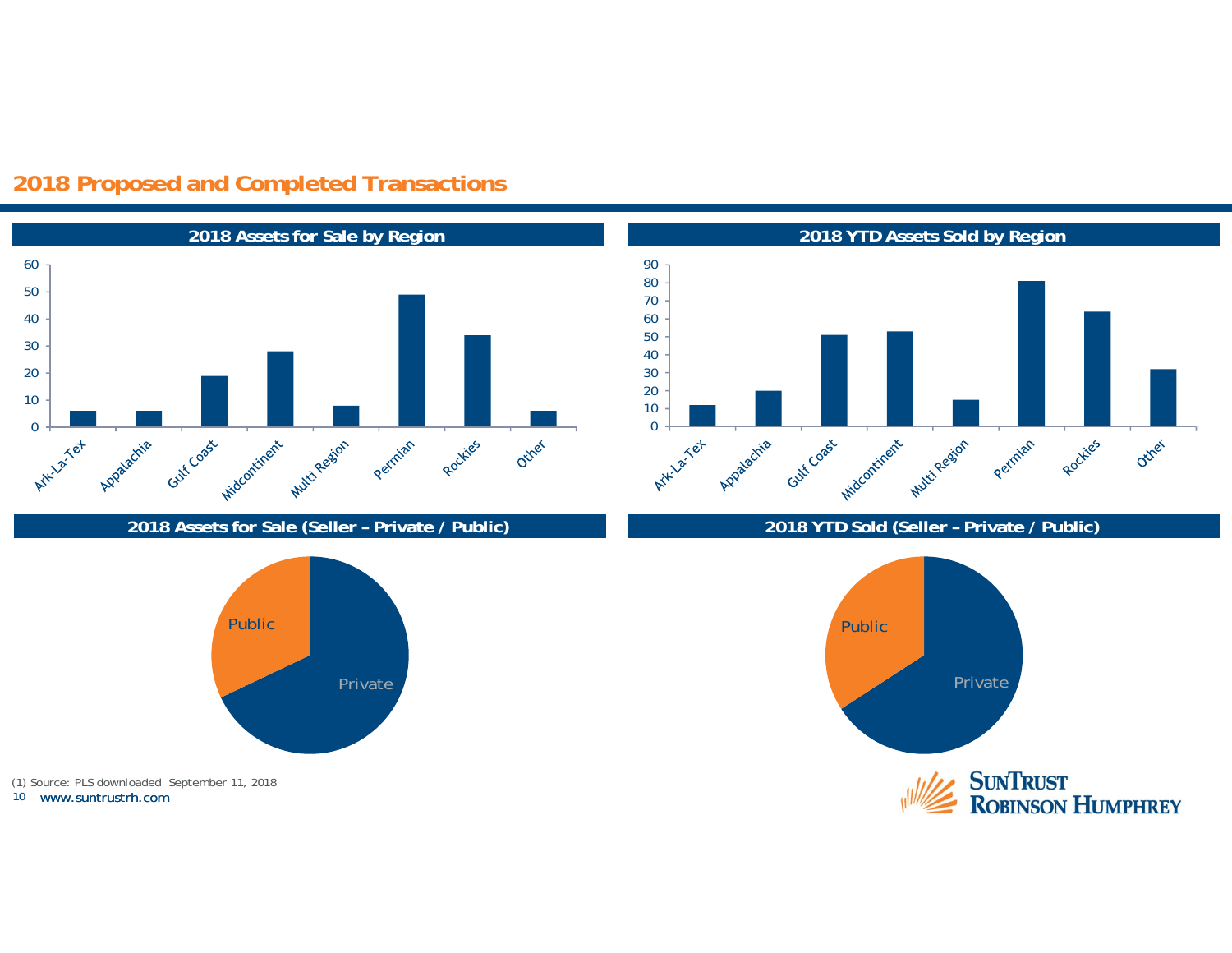#### **Halcón Resources Operated Williston Basin Sale to Bruin E&P Partners**

#### **Impact on Halcón Impact on Bruin**

- •Allowed Halcón to transition to a Delaware pure play company
- $\bullet$  Reduced total debt and increased available liquidity, improving company's capital structure
- Public equity markets favorably reacted to transaction as evidenced by immediate increase in share price



*"The sale of our Williston Basin operated assets transforms Halcón into a single-basin company focused on the Delaware Basin where we have more than 41,000 net acres in Ward and Pecos Counties representing decades of highly economic drilling inventory. The cash proceeds from this transaction and related debt reduction provide us with a strong balance sheet and liquidity to execute our growth plans."*

Floyd Wilson, Halcón Chairman, CEO, and President

11 www.suntrustrh.comSource: Lantana Energy Advisors

- Allowed Bruin to obtain a producing asset with substantial development upside across a large acreage position.
- Production of 29,000 bbl/d provided significant immediate cash flow generation to help finance future activities

| <b>Buyer</b>               |    | <b>Average 5</b>     |  | Bruin            |        |  |
|----------------------------|----|----------------------|--|------------------|--------|--|
| <b>Seller</b>              |    | <b>Permian Trans</b> |  | <b>HK Bakken</b> |        |  |
|                            |    |                      |  |                  |        |  |
| <b>Purchase Price</b>      | \$ | 1,444                |  | \$               | 1,400  |  |
| Net Acres (K)              |    | 43                   |  |                  | 104    |  |
| <b>Production (mboe/D)</b> |    | 4                    |  |                  | 29     |  |
| Implied PDP (\$mm)         | \$ | 147                  |  | \$               | 1,015  |  |
| Implied Acreage (\$mm)     | \$ | 1,297                |  | \$               | 385    |  |
|                            |    |                      |  |                  |        |  |
| \$/Boe/D                   |    | 343,810              |  | \$               | 48,276 |  |
| \$/Acre                    |    | 30,153               |  |                  | 3,702  |  |
|                            |    |                      |  |                  |        |  |

*"We are excited to acquire this highly attractive portfolio from Halcón. The acquisition provides an opportunity to add significant scale, acreage, inventory and production that is exceptionally complementary to Bruin's existing asset base."*

Matt Steele, Bruin CEO

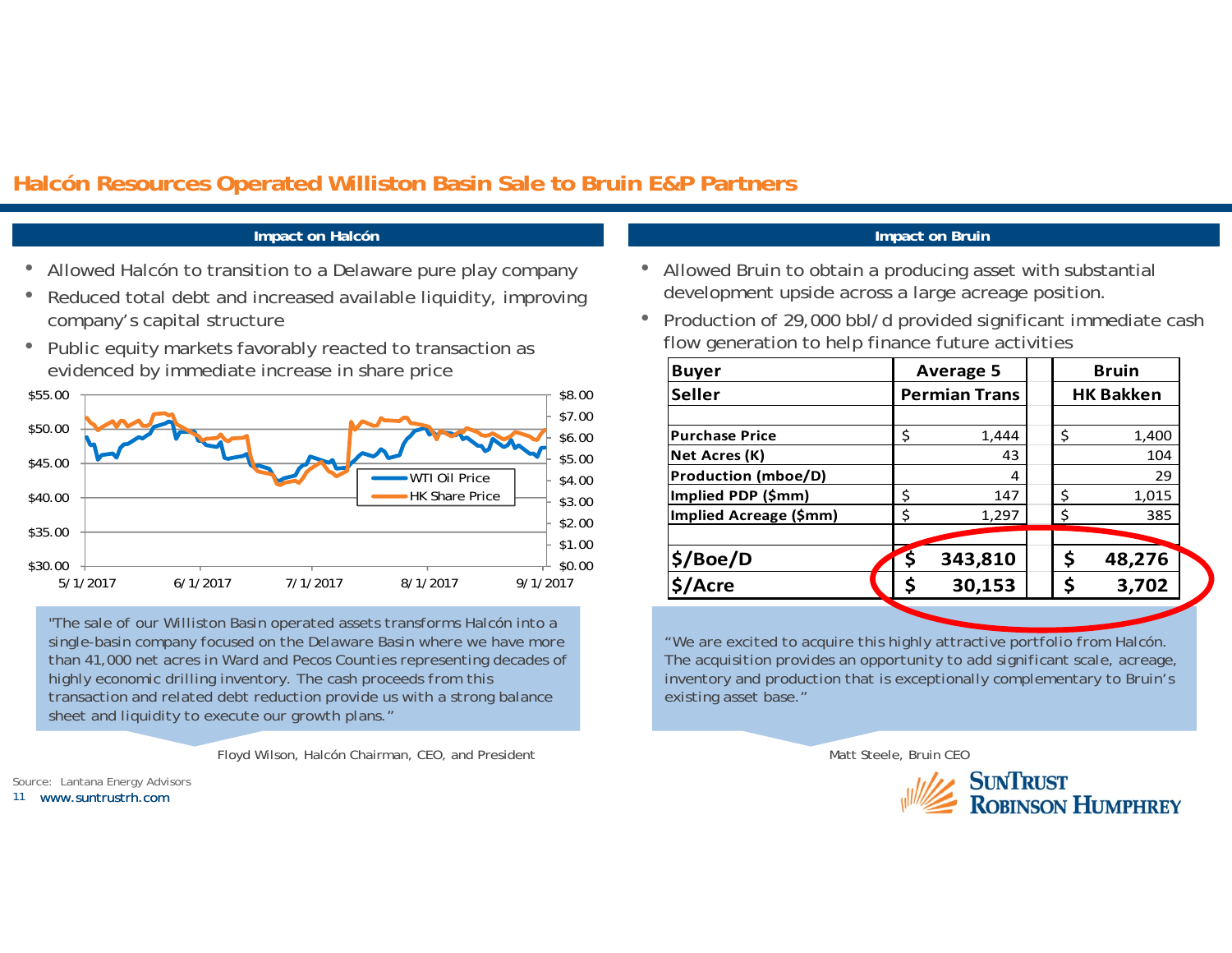#### **E&P – M&A & Capex Activity**

- Q3'18 activity has rebounded after <sup>a</sup> sluggish Q2'18, driven by BP's \$10.5BN acquisition of BHP's Permian, Eagle Ford and Haynesville assets
	- • 2Q'18 slowdown attributed to lack of public company buying driven by Wall Street's mandate for cash flow over growth
	- • YTD, Permian has led basin-specific deal flow with \$13.8BN in transaction value driven by Concho's \$9.0BN acquisition of RSP Permian in 1Q'18
	- • After spending an average of ~150% of cash flow over the past 5 years, E&Ps are projected to spend ~96% of cash flow in 2018
	- • D&C budgets continue to grow; U.S. E&P capex is expected to be \$78BN for 2018E, up 20% from 2017

(1) Volume based on transaction announcement date (2) Other includes Alaska, Gulf Coast, Gulf of Mexico, and West Coast Note: M&A activity represents deals through 7/27/2018 Source: CapIQ, PLS, Company filings

12 www.suntrustrh.com

**Capex Activity**

**M&A Activity**

#### **M&A Activity by Basin (\$BN) (1)**



#### **STRH Universe Capex & Cash Flow (\$BN)**



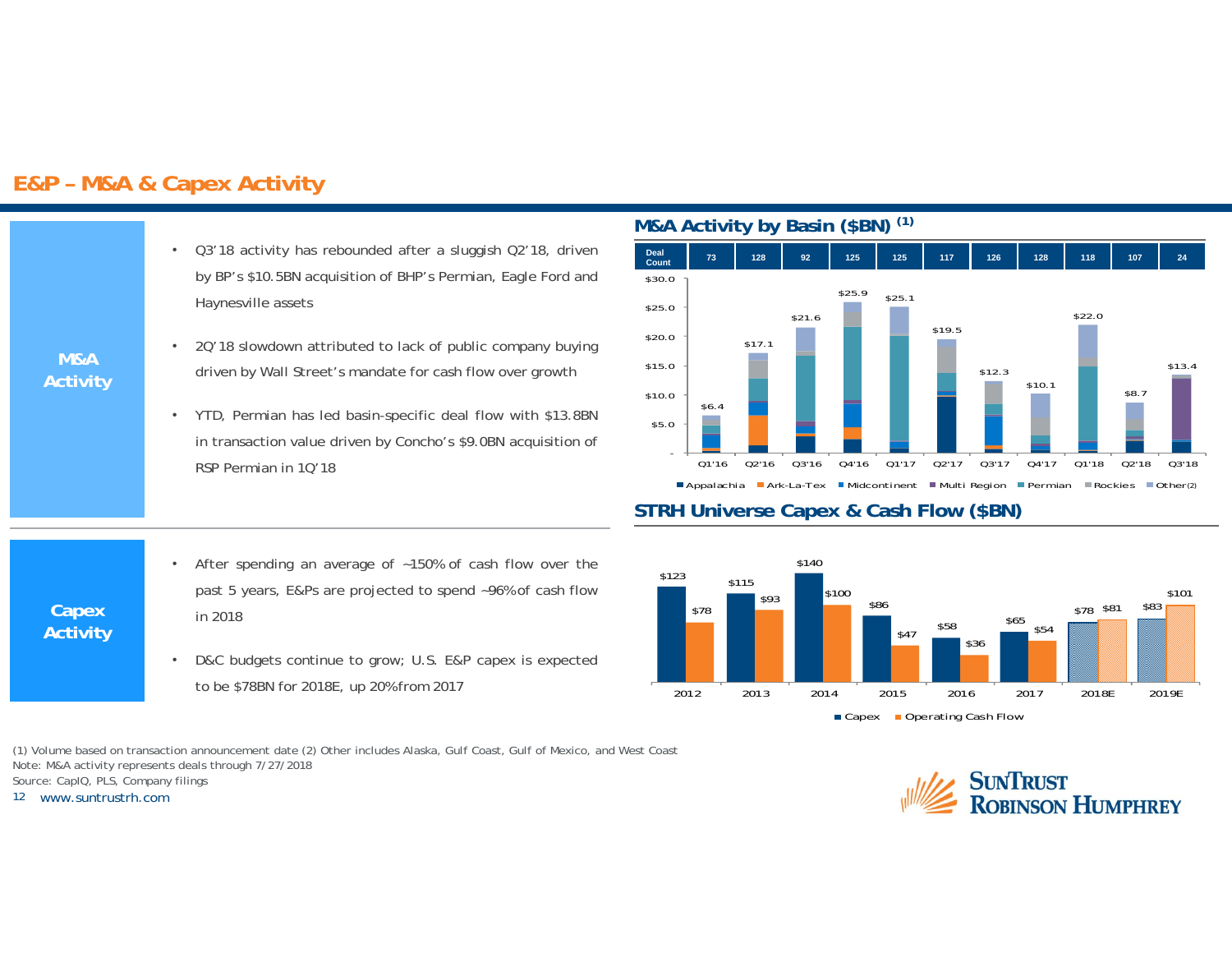### **Diamondback Transformational Combination with Energen**

#### **Transaction Details**

- • **Consideration: All Stock**
	- 0.6442 shares of Diamondback per share of Energen
	- \$9.2bn transaction value (incl. Energen net debt of \$0.8bn)
- • **Accretive on All Metrics**
	- $\overline{\phantom{0}}$ 2019+ Cash Flow per share
	- $\qquad \qquad -$ 2019+ Earnings per share
	- $\overline{\phantom{0}}$ Pro forma free cash flow generation
	- NAV, acreage
- • **Significant Primary and Secondary Synergies**
	- $\overline{\phantom{0}}$ Capital productivity: Midland and Delaware well costs
	- Cash costs, primarily G&A and interest expense
	- $\overline{\phantom{0}}$ High grading pro forma acreage, adjacent acreage
	- $\overline{\phantom{0}}$ Substantial mineral drop down opportunity
	- $\overline{\phantom{0}}$ Complementary midstream assets

(1) Gives effect to previously announced transaction with Ajax Resources, LLC

- (2) Diamondback current production includes Ajax, Energen current production excludes 7 MBoe/d attributable to CBP (3) Midland and Delaware only, Energen acreage includes 11,000 Quinn Ranch net acres
- (4) IRR greater than 50% at \$60 WTI in at least one zone

Source: Company presentation

13 www.suntrustrh.com

#### **Diamondback Pro Forma Acreage**



|                                                       | <b>DIAMONDBACK</b><br>Energy | ENERGEN | PF<br>DIAMONDBACK<br>Energy |
|-------------------------------------------------------|------------------------------|---------|-----------------------------|
| Enterprise Value (\$bn) <sup>(1)</sup>                | \$17.8                       | 59.2    | \$27.0                      |
| Q2 2018 Production (mboepd) <sup>(2)</sup>            | 124.7                        | 90.4    | 215.1                       |
| Net Permian Acreage <sup>(3)</sup>                    | 211,000                      | 179,000 | 390,000                     |
| Tier One Permian Acreage <sup>(4)</sup>               | 170,000                      | 89,000  | 259,000                     |
| Tier One Permian Acreage (incl. Quinn) <sup>(4)</sup> | 170,000                      | 96,000  | 266,000                     |
| <b>Net Locations</b>                                  | 3,170                        | 3,901   | 7,072                       |